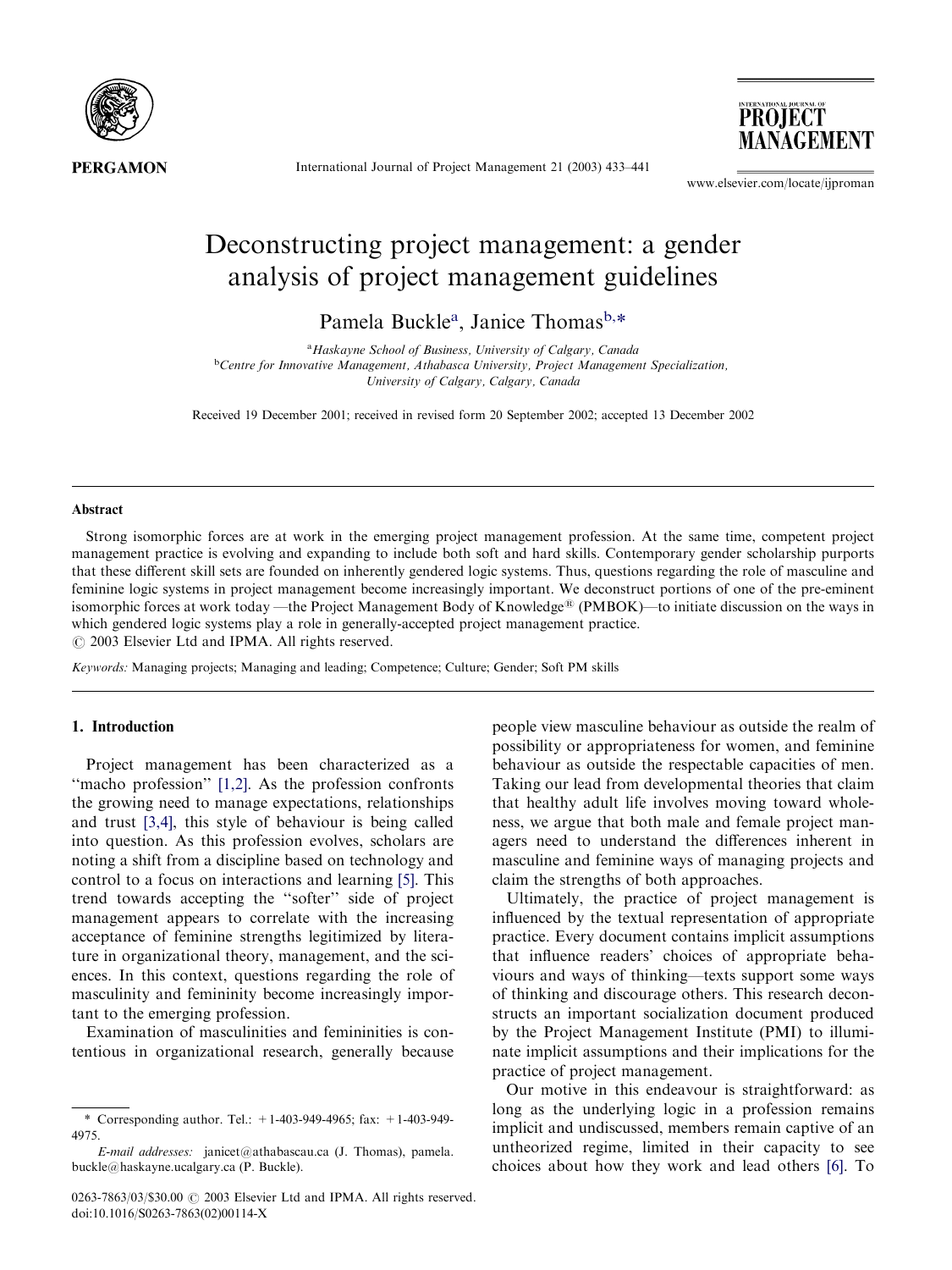introduce these issues, we review the theory of isomorphism and PMI's role as an isomorphic force in the emerging project management profession, highlight management research into the gendered nature of thought and action at work, present our methodological approach to this piece of work, and discuss findings from our preliminary textual analysis.

## 2. Isomorphism in project management

Isomorphism [\[7\]](#page--1-0) is the process whereby individuals in widely varying corporate environments tend to think and behave in highly similar ways. This similarity arises because of internalized beliefs about what it means to be, in our case, a project manager. The project management occupational community, through vehicles such as publications, comprises a potent interpretation system [\[8\]](#page--1-0) that models professional conduct for individuals. In the process of defining and promoting professional competence, this community implicitly endorses certain cognitive and external behaviours while discouraging others.

## 2.1. Role of PMI and PMBOK in isomorphism

Since 1969, the Project Management Institute has been the predominant professional association for project managers in North America and, some would argue, worldwide. It has taken a stewardship role in promoting the establishment of project management training standards, training, education, and research, and has grown to amass a global membership of over 90,000 in 2002 [\[9\].](#page--1-0) A key drive for the organization has been the spread of understanding and appreciation for the skills and behaviours collectively termed project management.

A central aspect of this mandate is the certification program resulting in the designation Project Management Professional (PMP®). Central to this training program is the Guide to The Project Management Body of Knowledge (or  $PMBOK^{\textcircled{R}}$  [\[52\]](#page--1-0)), a 216-page manual that identifies the ''generally-accepted'' body of project management knowledge, providing a common language for project managers and common standards of project management quality, excellence, and professionalism. As a documented standard of how project managers ought to construct and define their success, PMBOK provides powerful messages about legitimate ways of thinking and behaving.

In North America, PMBOK is among the profession's most recognized and relied-upon expressions of what it is project managers know how to do. Thus, an exploration of the PMBOK will provide insights into the assumptions about work and skills reflected in today's practice of project management.

## 3. Gendered modes of thought and action

A growing body of literature supports the view that assumptions about work, skills, and perceptions of success, are inherently gendered [\[10–14\]](#page--1-0). (Silvia Gherardi [\[12\]](#page--1-0) points out that the very word 'work' in many languages is masculine.) While the historical dominance of men in organizations is no longer the case, the dominance of masculinity in most workplaces remains. Fletcher [\[22\]](#page--1-0) asserts that important feminine work activity such as team building and conflict resolution are rendered 'non-work' in today's highly technical, male dominated work environments. This intimates, she suggests, the ''deeply interior silencing process'' at work in apparently 'gender-neutral' organizational theory and practice which makes invisible the very skills and activities we recognize as crucial in today's project environments.

While men and women have differing tendencies to utilize certain sensemaking styles and exhibit certain types of skills, individuals of either sex are capable of both masculine- and feminine-gendered ways of knowing and behaving, in varying blends at different times and life circumstances [\[15,16\]](#page--1-0). While neither style is the exclusive nor intrinsic strength or liability of men or women, the observed tendency of certain logic systems underlying the behaviours of men and women over time have resulted in the terms *masculine* and *feminine*. Either tendency can be present in a biological male or female [\[16–21\],](#page--1-0) and in varying degrees, both sets of capacities are present in any healthy individual.

### 3.1. Masculine modes of thought and action

Masculine sensemaking tends to value independence, self-sufficiency, separation, power deriving from hierarchical authority [\[22\]](#page--1-0), competitiveness [\[23\],](#page--1-0) and analytical and impersonal problem solving [\[18,19,24–26\]](#page--1-0). Individuals with strong masculine styles hold a value system focusing on mastery over their environment [\[19,26–28\].](#page--1-0) They apply objective and impersonal criteria to decision-making, taking an adversarial stance in evaluating information [\[16,17,29\]](#page--1-0). Their reasoning styles detach them from the individuals and situations they seek to understand. This detachment is termed 'field independence,' and manifests in a person's preference to fidelity and conformance to predetermined models of project reality, and preference to execute tasks according to those predetermined views, regardless of the peculiarities of the specific situation [\[30,50\].](#page--1-0)

Individuals with highly developed masculine behaviours tend to exhibit strengths in acting decisively, and maintaining an appearance of assertiveness, masterfulness, and control [\[15\]](#page--1-0)—often collectively termed agentic qualities [\[31\]](#page--1-0). Individuals with strong masculine managerial skills tend to be highly task-oriented, excel at